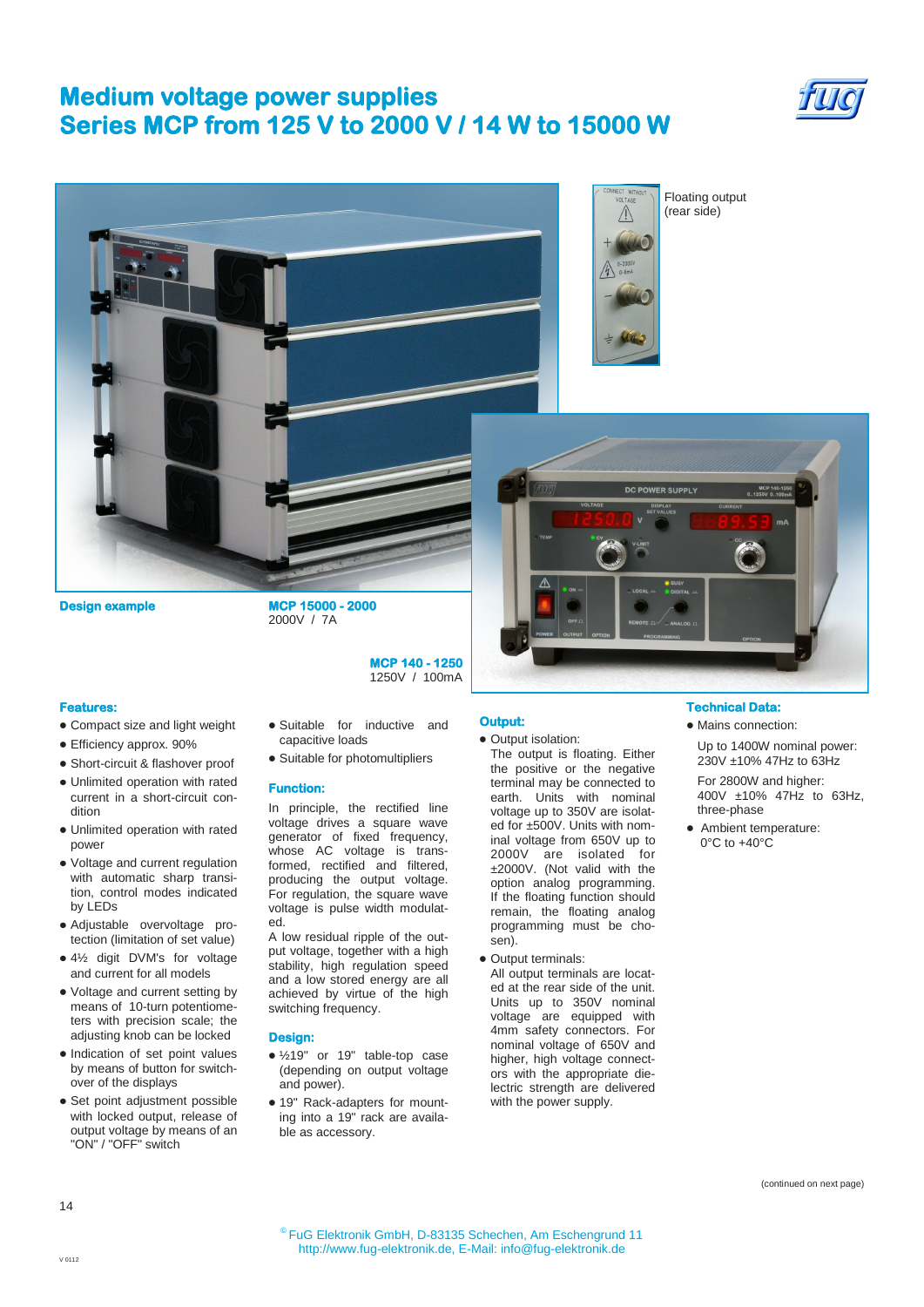# **Medium voltage power supplies Series MCP from 125 V to 2000 V / 14 W to 15000 W**



The following data applies for voltage and current regulation, and refers to the rated value (unless otherwise stated): (For explanations please refer to Definitions and Terms on page 54.)

- Setting range: from approx. 0,1% to 100%
- Setting resolution:  $±1 \times 10^{-4}$
- Residual ripple (0-10MHz): Up to 350W nominal power:

 $<$ 5 x 10<sup>-5</sup>pp + 50mVpp For 700W and higher:

 $<$ 2 x 10<sup>-4</sup>pp + 200mVpp

• Recovery time: Voltage control: <1ms for load changes from 10% to 100% or from 100% to 10%

Current control: <10ms for load changes causing an output change of less than 10% of the rated voltage

- Setting time at nominal load: <300ms for changes of the output voltage from 10% to 90% or 90% to 10%
- Discharge time constant for output without load: approx. 2sec. to 10sec., depending on type
- Deviation: For ±10% mains voltage variation:  $<$ ± 1 x 10<sup>-5</sup> For no load / full load:  $<$ 1 x 10<sup>-4</sup> Over 8 hours under constant conditions:  $<sub>±1</sub>$  x 10<sup>-4</sup></sub>

Within the temperature range:  $<$ ±1 x 10<sup>-4</sup> /K

## **Possible Options:**

- Coarse/fine-potentiometers (99% / 1%) for more accurate adjustment of voltage and / or current
- Analog programming (One of the outputs on "0V" - potential; see also page 44)
- Analog programming, floating (see page 44)
- DVM with better resolution
- Computer interfaces IEEE 488, RS 232, RS 422, Profibus DP, USB, LAN (more on request) (see page 46)
- Lower ripple (see page 48)
- Higher stability (see page 48)
- Lower stored energy (see page 48)
- Power limitation (see page 48)

More options and special solutions on request. Some options may involve changes to the description of the unit - especially concerning the mechanical design.

| 1070       |                  |    |                    | $<\pm 1 \times 10^{-4}$ |       |         |                 |                 |        |         |
|------------|------------------|----|--------------------|-------------------------|-------|---------|-----------------|-----------------|--------|---------|
|            | <b>Type</b>      |    |                    | Voltage                 |       | Current | Width           | Height          | Depth  | Waght   |
| <b>MCP</b> | $35 - 125$       |    | $0 -$              | 125 V                   | $0 -$ | 250 mA  | 1/219" / 222 mm | 3 U / 133<br>mm | 350 mm | $4$ kg  |
| <b>MCP</b> | 140 - 125        |    | $0 -$              | 125 V                   | $0 -$ | 1A      | 1/219" / 222 mm | 3 U / 133<br>mm | 350 mm | $5$ kg  |
| <b>MCP</b> | $350 - 125$      |    | $0 -$              | 125 V                   | 0 -   | 2,5A    | 1/219" / 222 mm | 3 U / 133<br>mm | 350 mm | 6 kg    |
| <b>MCP</b> | $700 - 125$      |    | $0 -$              | 125 V                   | $0 -$ | 5 A     | 19" / 443 mm    | 3 U / 133<br>mm | 350 mm | $9$ kg  |
| <b>MCP</b> | 1400 - 125       |    | $0 -$              | 125 V                   | $0 -$ | 10 A    | 19" / 443 mm    | 3 U / 133 mm    | 450 mm | 12 kg   |
| <b>MCP</b> | 2800 - 125       | 3) | 0 -                | 125 V                   | 0 -   | 20 A    | 19" / 443 mm    | 3 U / 133<br>mm | 550 mm | 23 kg   |
| <b>MCP</b> | $5000 - 125$     | 3) | $0 -$              | 125 V                   | $0 -$ | 40 A    | 19" / 443 mm    | 6 U / 266<br>mm | 650 mm | 40 kg   |
| <b>MCP</b> | 10000 - 125      | 3) | $0 -$              | 125 V                   | $0 -$ | 80 A    | 19" / 443 mm    | 9 U / 399<br>mm | 650 mm | 75 kg   |
| <b>MCP</b> | 15000 - 125      | 3) | $0 -$              | 125 V                   | 0 -   | 120 A   | 19" / 443 mm    | 12 U / 535 mm   | 650 mm | 110 kg  |
|            |                  |    |                    |                         |       |         |                 |                 |        |         |
| <b>MCP</b> | $35 -$<br>200    |    | $0 -$              | 200 V                   | $0 -$ | 150 mA  | 1/219" / 222 mm | 3 U / 133<br>mm | 350 mm | $4$ kg  |
| <b>MCP</b> | $140 -$<br>200   |    | $0 -$              | 200 V                   | $0 -$ | 600 mA  | 1/219" / 222 mm | 3 U / 133<br>mm | 350 mm | 5 kg    |
| <b>MCP</b> | $350 -$<br>200   |    | $0 -$              | 200 V                   | $0 -$ | 1,5A    | 1/219" / 222 mm | 3 U / 133 mm    | 350 mm | 6 kg    |
| <b>MCP</b> | $700 -$<br>200   |    | $0 -$              | 200 V                   | $0 -$ | 3 A     | 19" / 443 mm    | 3 U / 133 mm    | 350 mm | 9 kg    |
| <b>MCP</b> | $1400 -$<br>200  |    | $0 -$<br>$\bullet$ | 200 V                   | $0 -$ | 6 A     | 19" / 443 mm    | 3 U / 133<br>mm | 450 mm | $12$ kg |
| <b>MCP</b> | $2800 -$<br>200  | 3) | $0 -$              | 200 V                   | $0 -$ | 12A     | 19" / 443 mm    | 3 U / 133 mm    | 550 mm | 23 kg   |
| <b>MCP</b> | $5000 -$<br>200  | 3) | $0 -$              | 200 V                   | $0 -$ | 25 A    | 19" / 443 mm    | 6 U / 266<br>mm | 650 mm | 40 kg   |
| <b>MCP</b> | $10000 -$<br>200 | 3) | $0 -$              | 200 V                   | $0 -$ | 50 A    | 19" / 443 mm    | 9 U / 399<br>mm | 650 mm | 75 kg   |
| <b>MCP</b> | 15000 - 200      | 3) | $0 -$              | 200 V                   | 0 -   | 75 A    | 19" / 443 mm    | 12 U / 535 mm   | 650 mm | 110 kg  |
|            |                  |    |                    |                         |       |         |                 |                 |        |         |
| <b>MCP</b> | $35 -$<br>350    |    | $0 -$              | 350 V                   | $0 -$ | 100 mA  | 1/219" / 222 mm | 3 U / 133 mm    | 350 mm | 4 kg    |
| <b>MCP</b> | $140 -$<br>350   |    | $0 -$              | 350 V                   | $0 -$ | 400 mA  | 1/219" / 222 mm | 3 U / 133 mm    | 350 mm | 5 kg    |
| <b>MCP</b> | $350 -$<br>350   |    | $0 -$              | 350 V                   | $0 -$ | 1A      | 1/219" / 222 mm | 3 U / 133<br>mm | 350 mm | 6 kg    |
| <b>MCP</b> | $700 - 350$      |    | $0 -$              | 350 V                   | $0 -$ | 2A      | 19" / 443 mm    | 3 U / 133<br>mm | 350 mm | $9$ kg  |
| <b>MCP</b> | $1400 -$<br>350  |    | $0 -$<br>$\bullet$ | 350 V                   | 0 -   | 4 A     | 19" / 443 mm    | 3 U / 133<br>mm | 450 mm | 12 kg   |
| <b>MCP</b> | $2800 -$<br>350  | 3) | $0 -$              | 350 V                   | $0 -$ | 8 A     | 19" / 443 mm    | 3 U / 133<br>mm | 550 mm | 23 kg   |
| <b>MCP</b> | 5000 - 350       | 3) | $0 -$              | 350 V                   | $0 -$ | 14 A    | 19" / 443 mm    | 6 U / 266 mm    | 650 mm | 40 kg   |
| <b>MCP</b> | $10000 -$<br>350 | 3) | $0 -$              | 350 V                   | 0 -   | 28 A    | 19" / 443 mm    | 9 U / 399<br>mm | 650 mm | 75 kg   |
| <b>MCP</b> | $15000 -$<br>350 | 3) | $0 -$              | 350 V                   | 0 -   | 42 A    | 19" / 443 mm    | 12 U / 535 mm   | 650 mm | 110 kg  |

15